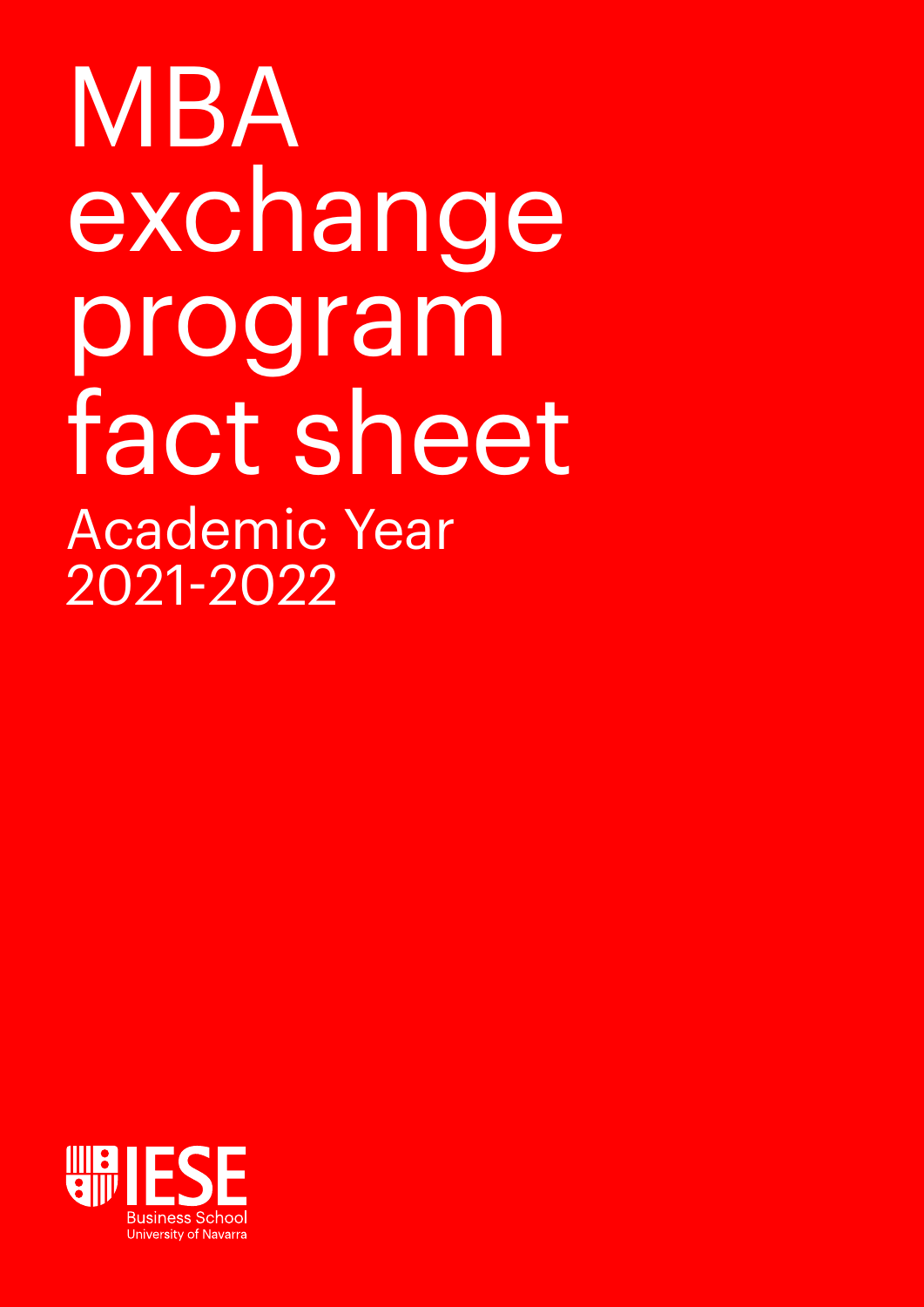

# Deadlines for Receipt of Exchange Nominations:

# **FOR FALL TERM 2021: April 19th (Monday) FOR WINTER TERM 2022: August 30th (Monday)**

# **Campus facilities**

IESE Business School offers a diverse selection of postgraduate programs on its North and South campuses in Barcelona, which are located in a pleasant residential neighbourhood that is well connected to the city centre by public transport. The facilities include PC labs, auditoriums, modern classrooms and workrooms, a newly opened MBA Hub, Wi-Fi, library, bookstore, cafeterias, dining room, student lounge, gardens, etc. There are many profesional clubs. Social and sporting events are organized on and off campus throughout the term.

# **Study program**

Full-Time Bilingual MBA Program (second academic year).

## **Courses**

More than 50 electives are on offer each term, including intensive electives such as EXSIM, a one-week simulation-based course. Due to scheduling constraints, course lists are confirmed quite late in the process (June for the Fall term and November for the Winter/Spring term), but nominated Exchange students are kept fully informed via email. The availability of some high-demanded courses for the Exchange students depends on the demand from the IESE students at their home campus. The information on the number of seats available for each of the courses will be visible in the Bidding Platform. For a general overview of typical second-year courses, please check the IESE website.

# https://mba.iese.edu/program/curriculum-content/year-2/electives/

The course load also includes the possibility of joining our Overseas Modules. During the second year students can choose to take one week modules at diverse locations around the world. However, the availability of Overseas Modules for Exchange students depends on demand from the IESE students at their home campus.

The Overseas Modules destinations vary from New York and Sao Paulo (Fall Term) to Shanghai and Nairobi (Winter/Spring Term). During these Overseas Modules students can accumulate up to two credits. The modules often include company visits and networking events that give a direct insight into business practices in each of these important locations. IESE is continuing to expand this innovative concept in response to extremely positive reviews from our students.

**• August:** Overseas Modules of one week in Sao Paulo (30.08.2021), and in New York (30.08.2021).

**• January:** Overseas Modules in Shanghai and Nairobi of one week: 10.01.2022.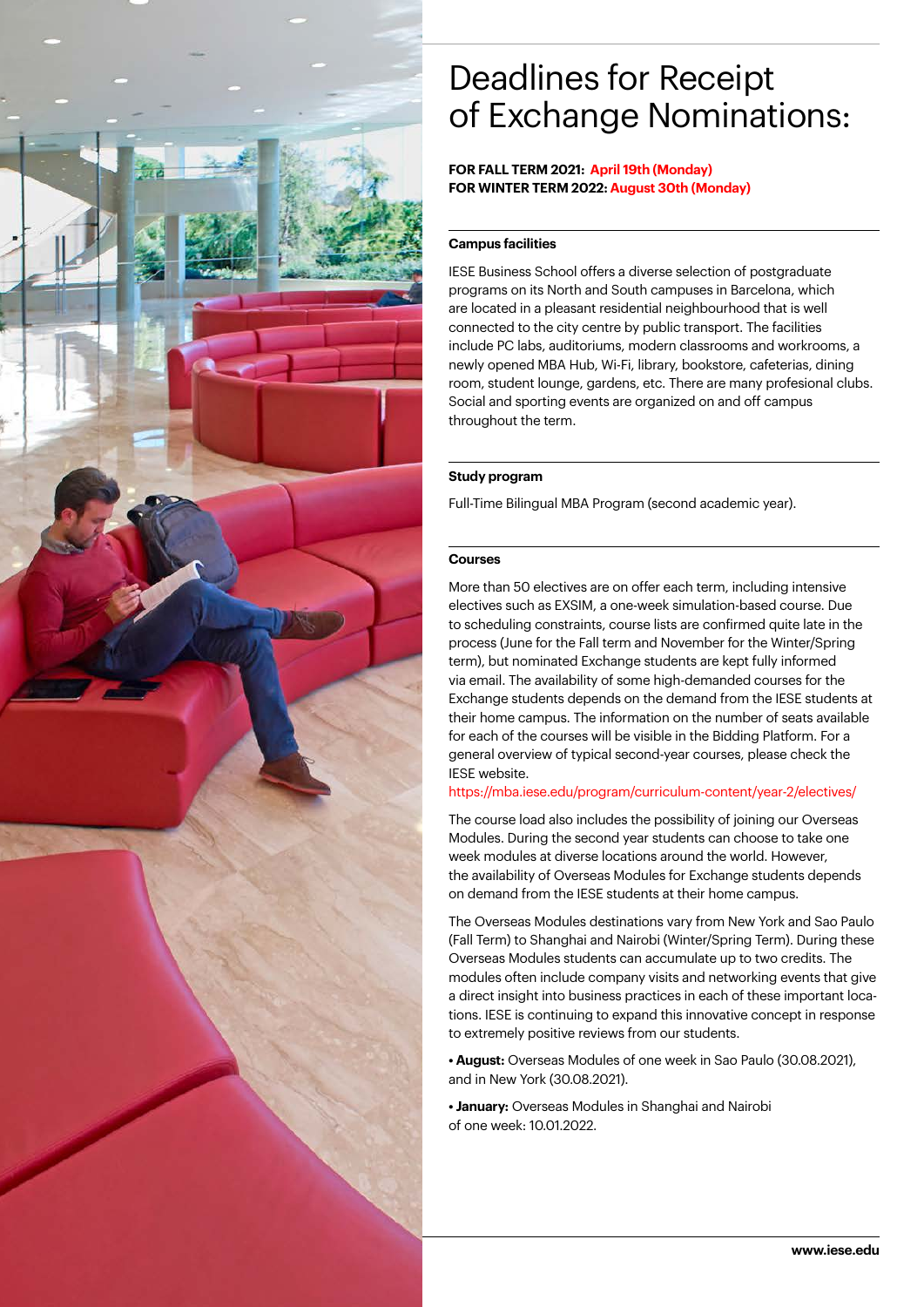#### **Required course load**

The course load taken by second-year IESE students is minimum 5, maximum 6 credits per term (composed of any mix of full- and half credit courses, schedule permitting). For exchange students, this requirement may vary from 4 to 6 to full credits per term if IESE has a special agreement with the partner school.

# **Learning expectations**

The Bilingual MBA is a rigorous full-time program with a general management perspective and emphasis on entrepreneurship and human and ethical values. The student body is international (the MBA class was 83% international with 55 countries represented). Average age on entry: 29 years. Average previous work experience: 5 years.

# **Teaching methodology**

For the most part, the case method, which makes class attendance obligatory. It is not feasible for students to take on part-time work or extra projects during the term.

# **Languages of instruction**

English and Spanish.

## **Language issues**

Fluent English is required. Non-native English speakers must have a minimum TOEFL score of 250 on the CBT scale/100 points on the IBT scale. Knowledge of Spanish is an asset, but not a prerequisite. Visiting exchange students can compose a full course load from the electives taught in English. There is a special Business Spanish language course for exchange visitors (taught in groups with various levels of fluency, including beginners).

# Business Spanish Course\*

The main objective of this optional course is to give participants some linguistic tools, strategies and skills which will enable them to improve both their communicative performance and knowledge of Business Spanish.

Just before beginning the course, the students' previous knowledge is tested in order to determine their levels, to assign them to the appropriate groups and to establish the content and specific objectives for each.

Please contact Carlos Schmidt (CSchmidt@iese.edu), Head of Business Spanish for Communication unit, in order to sign up for the course\*\*.

*\* please note that these classes are not an elective course and therefore have no credit assigned to it.*

*\*\* in Spring Term, the availability of the beginner level will depend on the full time student´s demand.*

## **Grading system**

Students in the top 20% of the class are awarded an "A", those in the bottom 10% are awarded a "C" and the rest are awarded a "B," which may be qualified as a B+ or B- at the professor's discretion. There is also an Incomplete grade. In line with our class attendance requirement for the case method of study, an Incomplete can be assigned if a student misses 20% or more of class sessions per course. In most courses, a high percentage of the final grade is based on class participation. In some courses, the remaining percentage depends on final exams, while in others, the student's overall course work and hand-in reports are evaluated.

## **Documentation**

Before arrival, nominated students will be asked to email their personal details, current resume, and an official photograph.